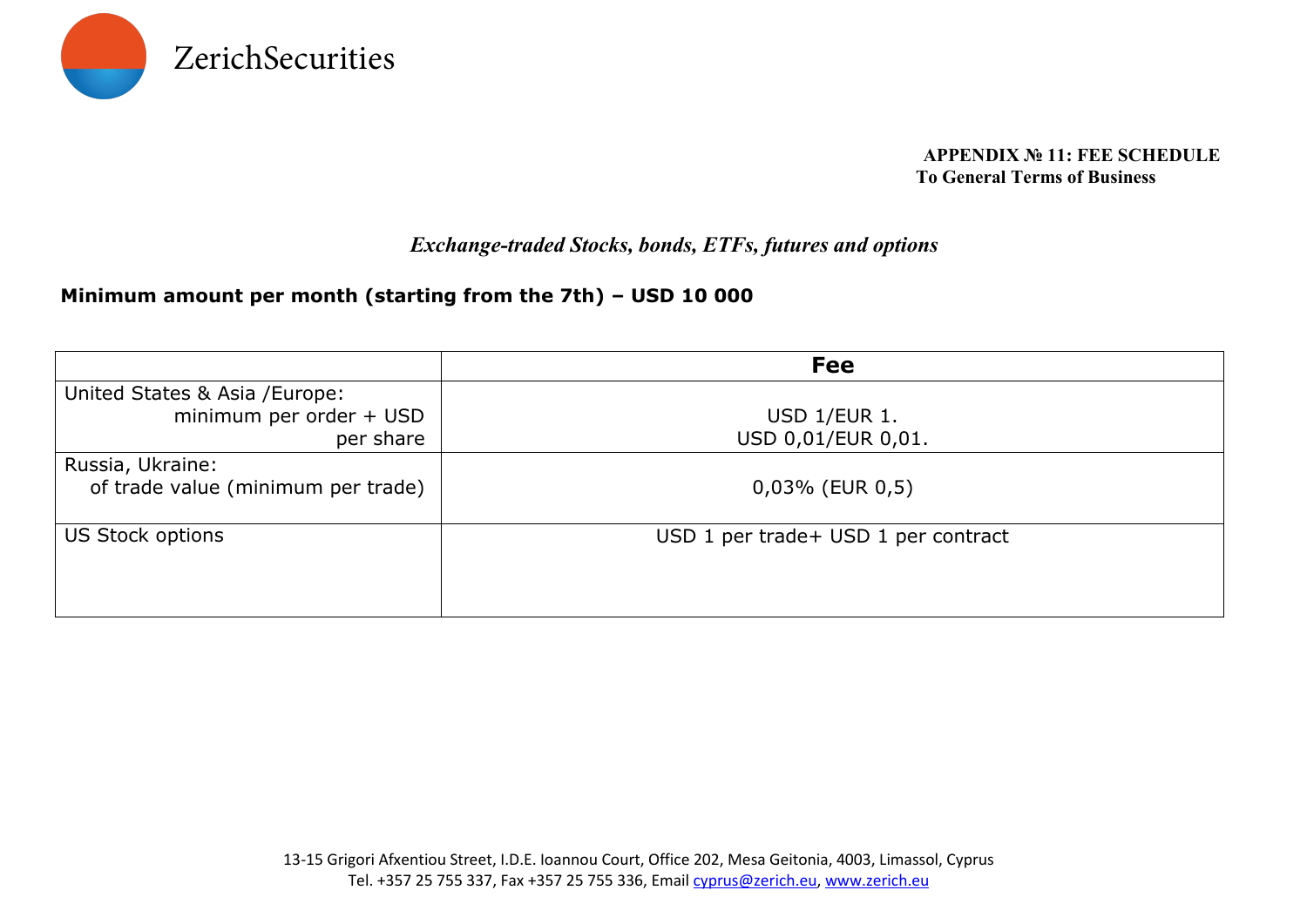

| Exchange traded futures and options,<br>nominated in USD/EUR (with the<br>exception of US Stock options) |           |
|----------------------------------------------------------------------------------------------------------|-----------|
| Commission for trade per one contract                                                                    | USD $1,2$ |
| Commission for exercise of a contract<br>and contract as a result of such<br>exercise, per one contract  | USD $1,2$ |
| Margin rate (per year)                                                                                   | 8%        |